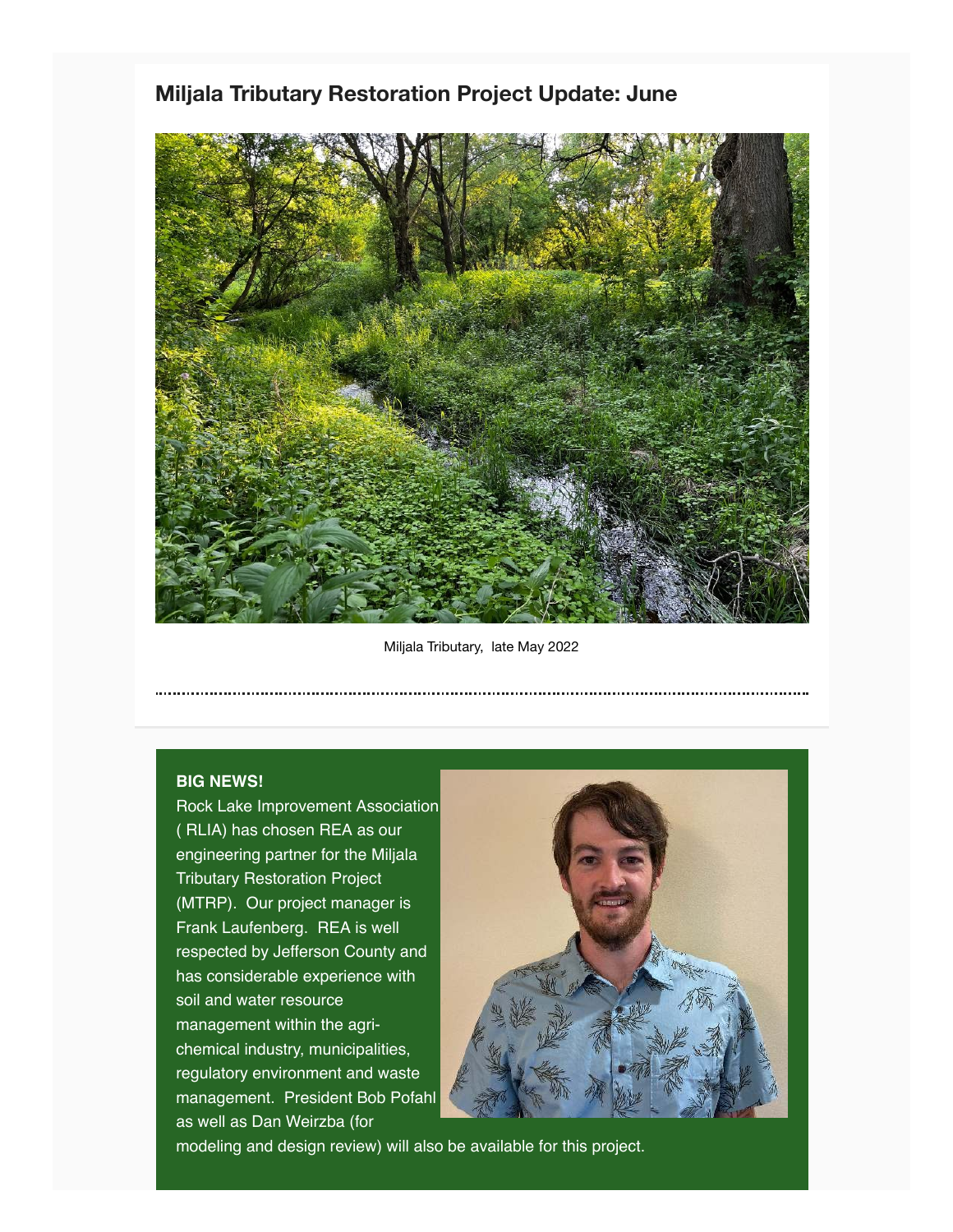

Back in mid-April, engineers (Ryan Glassmaker and Justin White) from the Department of Agriculture, Trade and Consumer Protection (DATCP) and the Jefferson County Land & Water Conservation Dept (LWCD) conducted a topographical survey of the project area. Both organizations graciously donated their expertise to this project to help meet the matching funds requirement for the WDNR surface water grant.



On 6/9<sup>th</sup>, REA and LWCD collected a soil boring from seven different bank locations. These borings were taken using hand tools to minimize the impact on the shoreline. The samples have been taken to the Wisconsin State Lab of Hygiene for analysis of the soil's grain size (sand/silt/clay) as well as its total phosphorus. REA will use this analysis to determine what design the soils of the project can support.

**Next Steps?**  REA, LWCD, RLIA will be meeting will project landowners to make